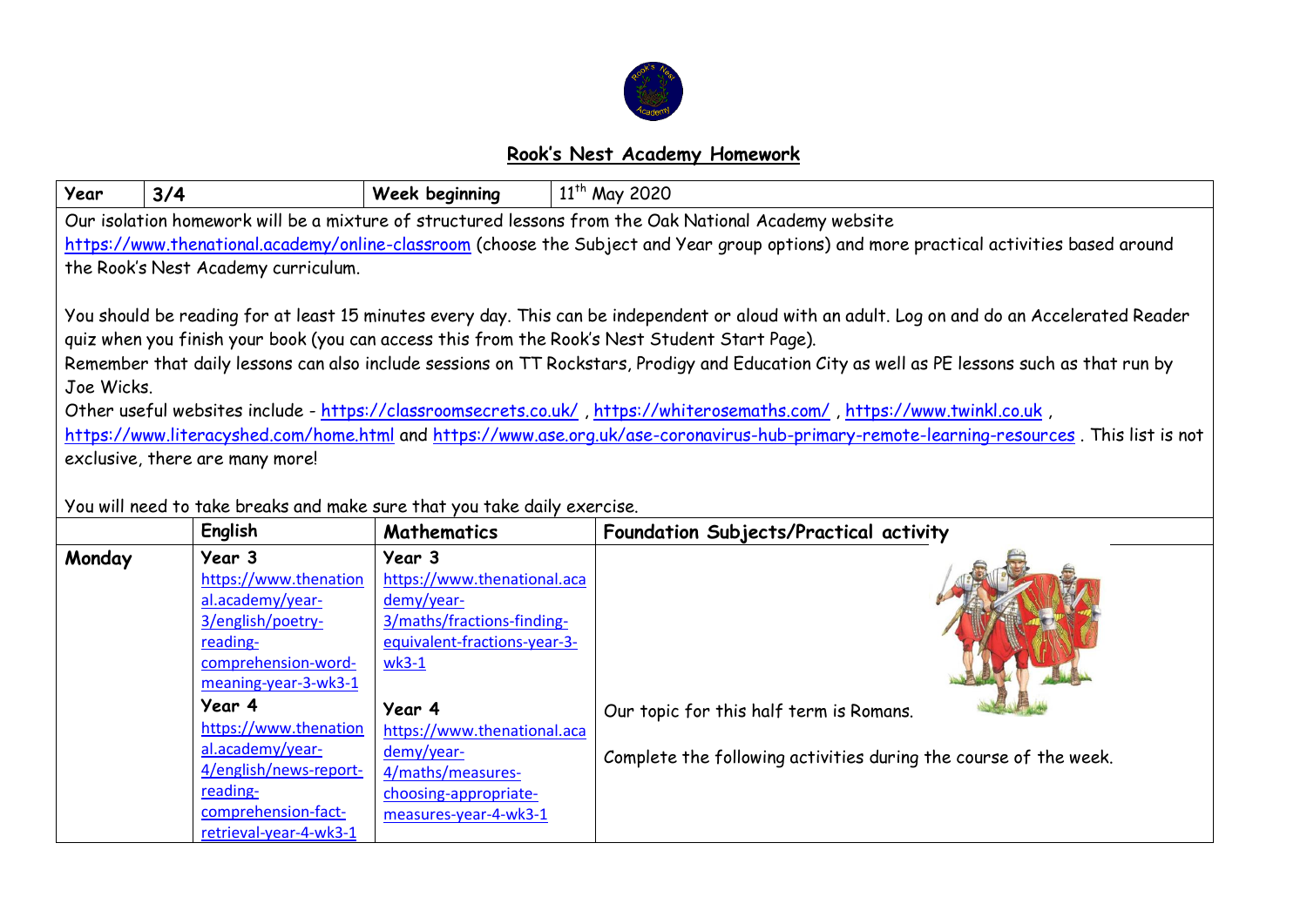| Tuesday   | Year 3<br>https://www.thenation<br>al.academy/year-<br>3/english/poetry-<br>reading-<br>comprehension-<br>inference-year-3-wk3-2<br>Year 4<br>https://www.thenation<br>al.academy/year-<br>4/english/news-report- | Year 3<br>https://www.thenational.aca<br>demy/year-<br>3/foundation/saying-your-<br>birthday-in-spanish-year-3-<br>$wk3-2$<br>Year 4<br>https://www.thenational.aca<br>demy/year- | TASK 1: WI<br>Colosseum d<br>were very b                    |
|-----------|-------------------------------------------------------------------------------------------------------------------------------------------------------------------------------------------------------------------|-----------------------------------------------------------------------------------------------------------------------------------------------------------------------------------|-------------------------------------------------------------|
|           | reading-<br>comprehension-<br>inference-year-4-wk3-2                                                                                                                                                              | 4/maths/measures-<br>converting-between-mm-<br>and-cm-year-4-wk3-2                                                                                                                |                                                             |
| Wednesday | Year 3<br>https://www.thenation<br>al.academy/year-<br>3/english/poetry-<br>identifying-the-<br>features-of-a-text-year-<br>$3-wk3-3$                                                                             | Year 3<br>https://www.thenational.aca<br>demy/year-<br>3/maths/fractions-adding-<br>fractions-with-the-same-<br>denominator-year-3-wk3-3                                          | https://www.y                                               |
|           | Year 4<br>https://www.thenation<br>al.academy/year-                                                                                                                                                               | Year 4<br>https://www.thenational.aca<br>demy/year-                                                                                                                               | https://www.y                                               |
|           | 4/english/news-report-<br>identifying-the-<br>features-of-a-text-year-<br>$4-wk3-3$                                                                                                                               | 4/maths/measures-<br>converting-between-cm-and-<br>m-year-4-wk3-3                                                                                                                 | https://www.l<br>https://www.i                              |
| Thursday  | Year 3<br>https://www.thenation<br>al.academy/year-<br>3/english/poetry-spag-<br>focus-expanded-noun-<br>phrases-year-3-wk3-4                                                                                     | Year 3<br>https://www.thenational.aca<br>demy/year-<br>3/maths/fractions-<br>subtracting-fractions-with-<br>the-same-denominator-year-<br>$3-wk3-4$                               | Create a fa<br>above and ir<br>use relatives<br>vocabulary. |
|           | Year 4                                                                                                                                                                                                            | Year 4                                                                                                                                                                            |                                                             |

here is the Colosseum? What was it built for? Why is the lamaged? You may want do this with an adult as the Romans blood thirsty.



youtube.com/watch?v=1cfgcqbsWYw

youtube.com/watch?v=e-x74MFiWkg

historyforkids.net/the-colosseum.html

<https://www.natgeokids.com/uk/discover/history/romans/colosseum/>

**Create a fact file of the Colosseum using the websites and videos above and include any additional information you find! Be sure to try to use relatives clauses, sentence openers and a range of powerful**